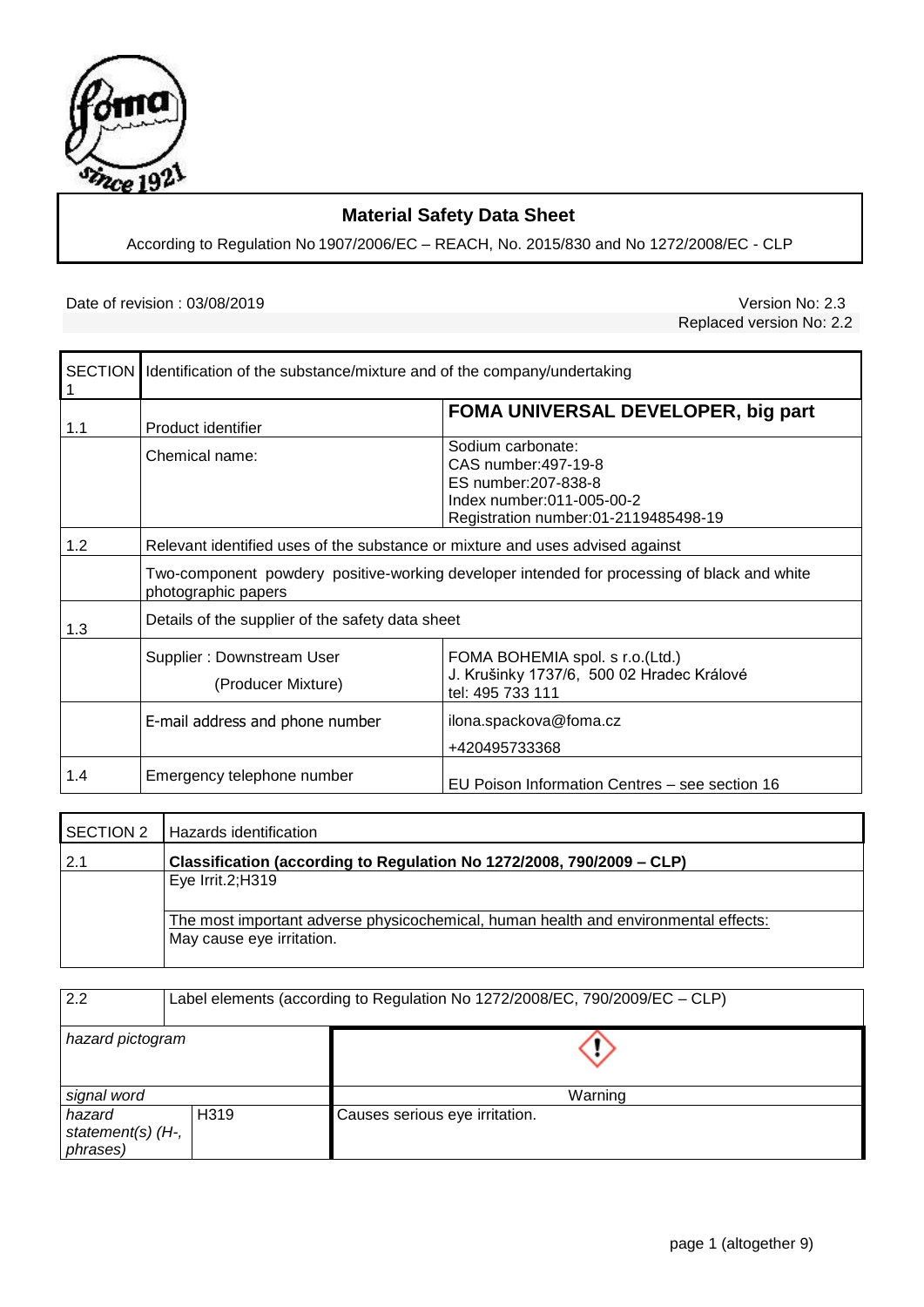| precautionary | P <sub>102</sub>                                           | Keep out of reach of children.                                                       |  |
|---------------|------------------------------------------------------------|--------------------------------------------------------------------------------------|--|
| statement     |                                                            | P305+P351+P338 IF IN EYES: Rinse continuously with water for several minutes. Remove |  |
| (P- phrases)  |                                                            | contact lenses if present and easy to do. Continue rinsing.                          |  |
|               | P <sub>280</sub>                                           | Wear eye protection.                                                                 |  |
|               |                                                            | Contains: Sodium carbonate 100%, Index number: 011-005-00-2                          |  |
| 2.3           | Other hazards                                              |                                                                                      |  |
|               | The substance does not belong to the category of PBT, vPvB |                                                                                      |  |

| <b>SECTION 3</b>                                      |  | Composition/information on ingredients |               |           |           |                  |  |
|-------------------------------------------------------|--|----------------------------------------|---------------|-----------|-----------|------------------|--|
| 3.1                                                   |  |                                        | Substances    |           |           |                  |  |
| Registration<br>Folder name<br>number                 |  | Index<br>number                        | CAS<br>number | ES number | Content % | Classification   |  |
| $01 -$<br>Sodium<br>2119485498<br>carbonate<br>$-19-$ |  | 011-005-00-<br>2                       | 497-19-8      | 207-838-8 | 100       | Eye Irrit.2;H319 |  |

(Full text H-phrases… section 16)

5

| Lead the disabled person from the contaminated area, bring him/her into a state of peace and<br>facilitate breathing by loosening clothing, watch, and if necessary maintain its vital functions. If you are                                                                                                          |
|-----------------------------------------------------------------------------------------------------------------------------------------------------------------------------------------------------------------------------------------------------------------------------------------------------------------------|
|                                                                                                                                                                                                                                                                                                                       |
| experiencing symptoms of acute injury (shortness of breath, persistent cough, chest pain, nausea,<br>impaired sensory perception, fainting, etc.), call a physician or transport the injured person to a doctor.                                                                                                      |
|                                                                                                                                                                                                                                                                                                                       |
| Eye Contact: Remove any contact lenses and wash eyes with plenty of water as soon as possible. If<br>necessary, use force to open tightly closed eyelids. Take care not to rinse contaminated water into the                                                                                                          |
| Exposure by inhalation: Remove patient to fresh air, rinse eyes, mouth and nasal cavity with                                                                                                                                                                                                                          |
| Ingestion: Calm affected person, rinse his mouth with clean water. Force the affected person to drink<br>a glass of cold water (about 0,4 dl). Do not induce vomiting. If affected person vomit spontaneously,<br>control to prevent inhalation of vomit. Do not administer either activated charcoal or neutralizing |
|                                                                                                                                                                                                                                                                                                                       |
|                                                                                                                                                                                                                                                                                                                       |
|                                                                                                                                                                                                                                                                                                                       |
|                                                                                                                                                                                                                                                                                                                       |
|                                                                                                                                                                                                                                                                                                                       |
|                                                                                                                                                                                                                                                                                                                       |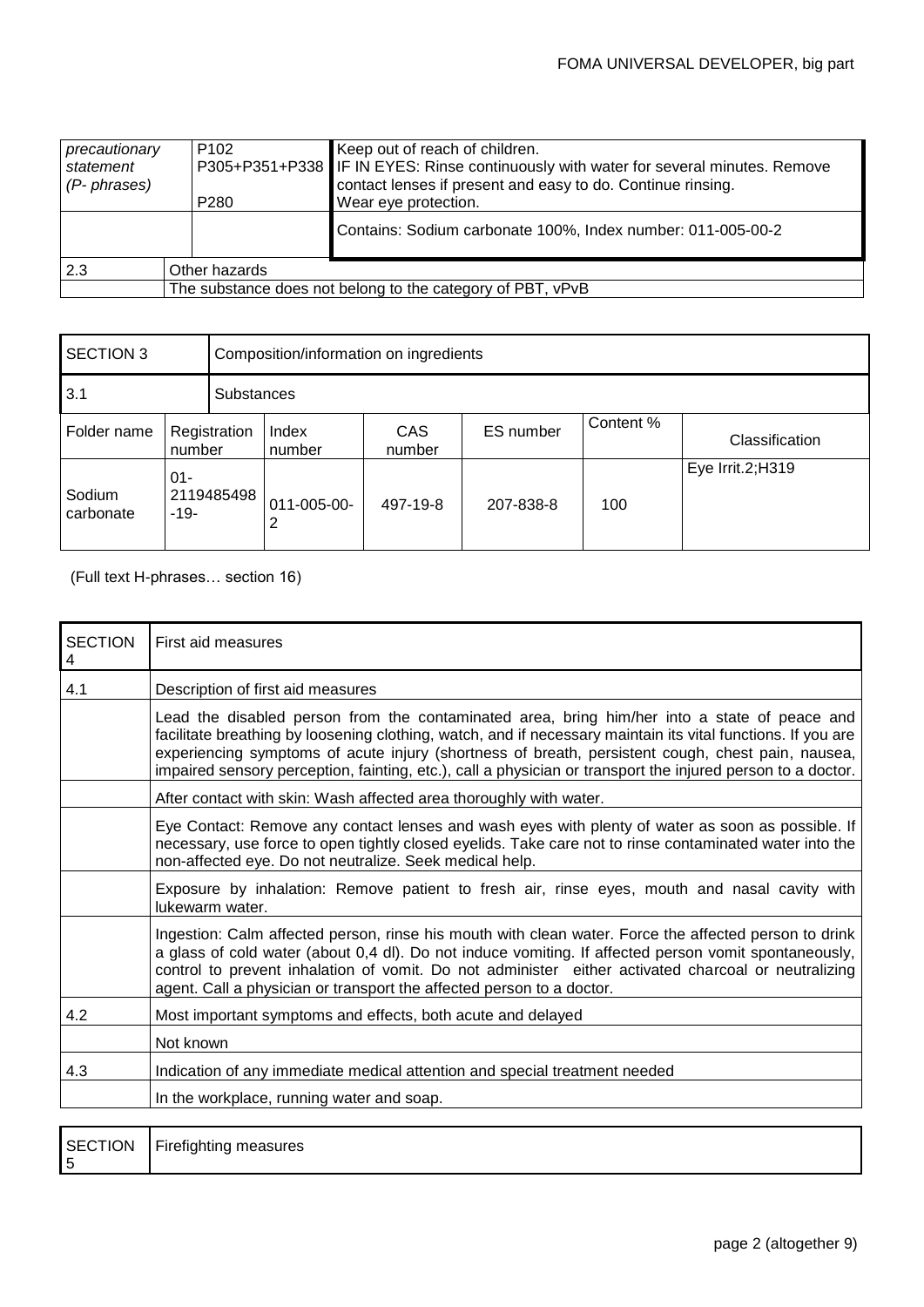| 5.1 | Extinguishing media                                                                                  |
|-----|------------------------------------------------------------------------------------------------------|
|     | The product (liquid) is not flammable. Extinguishing agents must be adapted to burning substances in |
|     | surrounding.                                                                                         |
|     | Inappropriate extinguishing media: N.a.                                                              |
| 5.2 | Special hazards arising from the substance or mixture                                                |
|     | At elevated temperatures or by contact with acid can release sulphur dioxide.                        |
| 5.3 | Advice for firefighters: Breathing apparatus, workwear                                               |

l,

| <b>SECTION</b><br>6 | Accidental release measures                                                                                                                                                                                                                                                                                                                                                              |  |  |
|---------------------|------------------------------------------------------------------------------------------------------------------------------------------------------------------------------------------------------------------------------------------------------------------------------------------------------------------------------------------------------------------------------------------|--|--|
| 6.1                 | Personal precautions, protective equipment and emergency procedures                                                                                                                                                                                                                                                                                                                      |  |  |
|                     | Take persons not participating in removing the consequences of the accident out of reach. Ventilate<br>enclosed spaces. Use the prescribed personal protective equipment when removing the<br>consequences of the accident. Use breathing apparatus and complete protective suit when working<br>on the disposal of the accident. Smoking and manipulation with open fire is prohibited. |  |  |
| 6.2                 | Environmental precautions                                                                                                                                                                                                                                                                                                                                                                |  |  |
|                     | Do not allow substance to enter soil, sewage system, surface and groundwater.                                                                                                                                                                                                                                                                                                            |  |  |
| 6.3                 | Methods and material for containment and cleaning up                                                                                                                                                                                                                                                                                                                                     |  |  |
|                     | The spilled product by mechanical collection. According to the extent of leakage select the appropriate<br>tools: broom, dustpan, vacuum equipment, etc. Minimize dust. Gather into a suitable labelled<br>container for further processing or disposal. Spill site with water. Contaminated washing water contain<br>and remove.                                                        |  |  |
| 6.4                 | Reference to other sections                                                                                                                                                                                                                                                                                                                                                              |  |  |
|                     | See section 13                                                                                                                                                                                                                                                                                                                                                                           |  |  |

| <b>SECTION</b> | Handling and storage                                                                                                                                                                                                                                                                                                                                                                                                                                                                                                                                                                                              |
|----------------|-------------------------------------------------------------------------------------------------------------------------------------------------------------------------------------------------------------------------------------------------------------------------------------------------------------------------------------------------------------------------------------------------------------------------------------------------------------------------------------------------------------------------------------------------------------------------------------------------------------------|
| 7.1            | Precautions for safe handling<br>Follow the safety rules while working. Wear recommended personal protective equipment. Avoid contact                                                                                                                                                                                                                                                                                                                                                                                                                                                                             |
|                | with eyes. Eating, drinking, smoking, working with burning materials and open fire is prohibited while<br>working. . Equipment must contain fire extinguishers in enclosed areas, ventilation must be ensured<br>naturally or mechanically in enclosed spaces. Apparatus, which works with the substance must be tight,<br>equipped with emergency escape in case of space (emergency baths, catch pits) and to prevent<br>leakage into the environment. Electrical equipment must be installed in non explosion proof (including<br>lighting). Workplaces must be kept clean and escape routes must remain free. |
| 7.2            | Conditions for safe storage, including any incompatibilities                                                                                                                                                                                                                                                                                                                                                                                                                                                                                                                                                      |
|                | Store in original container in a cool, dry and well ventilated place. Containers should be stored<br>separately from food. The working solution prepare according to the instructions.                                                                                                                                                                                                                                                                                                                                                                                                                            |
| 7.3            | Specific end use(s)                                                                                                                                                                                                                                                                                                                                                                                                                                                                                                                                                                                               |
|                | See in 1.2., Other uses – not available                                                                                                                                                                                                                                                                                                                                                                                                                                                                                                                                                                           |

| SECTION | Exposure controls/personal protection |
|---------|---------------------------------------|
|---------|---------------------------------------|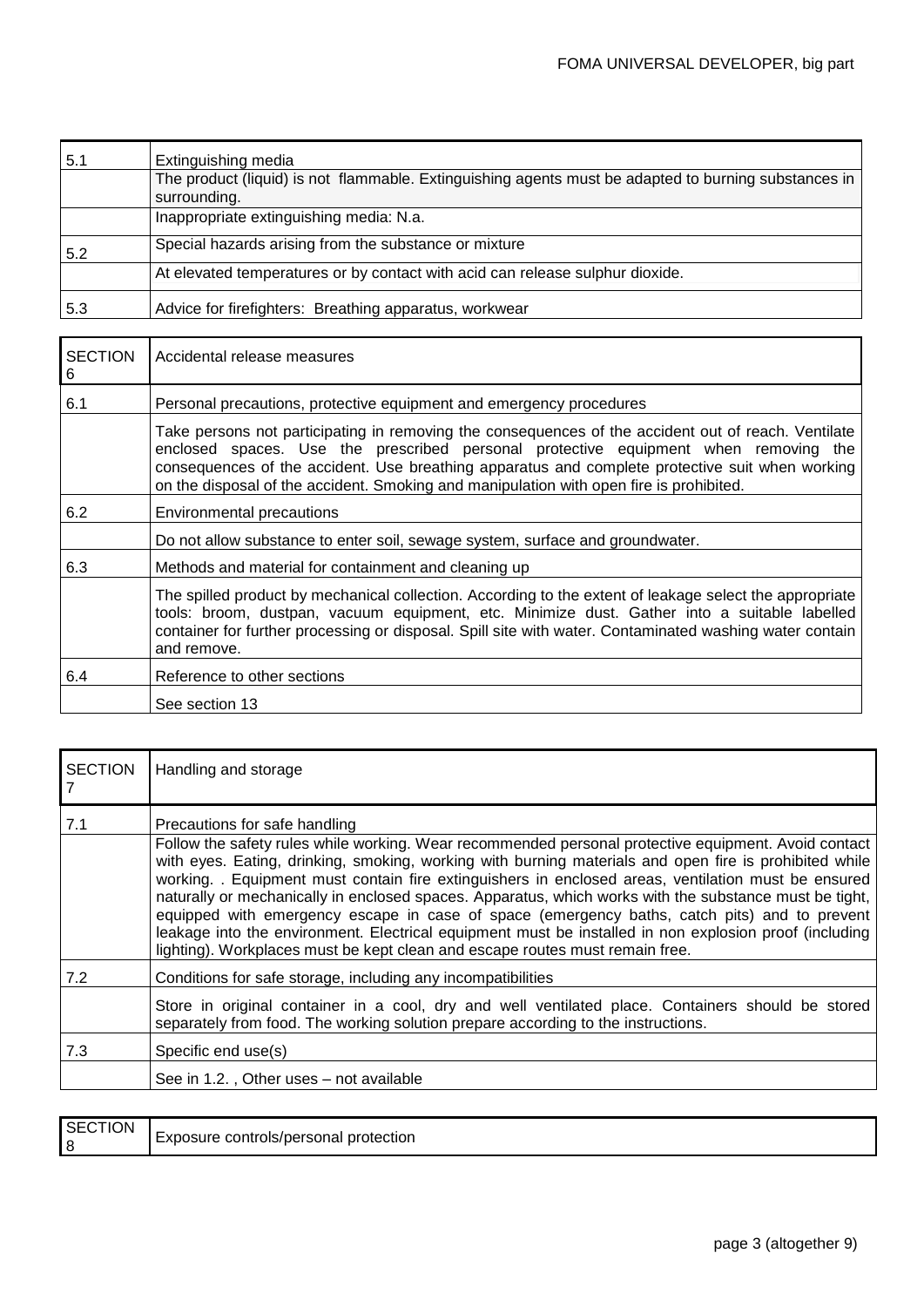| 8.1            | Control parameters                                                                                                                                                                                                                                                                                                                                                                                                                                                                                                                                                                                                                                                                                          |         |                                      |                          |                                   |
|----------------|-------------------------------------------------------------------------------------------------------------------------------------------------------------------------------------------------------------------------------------------------------------------------------------------------------------------------------------------------------------------------------------------------------------------------------------------------------------------------------------------------------------------------------------------------------------------------------------------------------------------------------------------------------------------------------------------------------------|---------|--------------------------------------|--------------------------|-----------------------------------|
|                | International limit values for chemical agents (Occupational exposure limits, OELs):                                                                                                                                                                                                                                                                                                                                                                                                                                                                                                                                                                                                                        |         |                                      |                          |                                   |
|                | Sodium carbonate                                                                                                                                                                                                                                                                                                                                                                                                                                                                                                                                                                                                                                                                                            |         | Limit value-Eight hours              | Limit value - Short term |                                   |
|                |                                                                                                                                                                                                                                                                                                                                                                                                                                                                                                                                                                                                                                                                                                             | ppm     | mg/m <sup>3</sup>                    | ppm                      | mq/m <sup>3</sup>                 |
|                | People's Republic of<br>China                                                                                                                                                                                                                                                                                                                                                                                                                                                                                                                                                                                                                                                                               |         | 3                                    |                          | 6(1)                              |
|                | Romania                                                                                                                                                                                                                                                                                                                                                                                                                                                                                                                                                                                                                                                                                                     |         | $\mathbf{1}$                         |                          | 3(1)                              |
|                |                                                                                                                                                                                                                                                                                                                                                                                                                                                                                                                                                                                                                                                                                                             | Remarks |                                      |                          |                                   |
|                | People's Republic of<br>China                                                                                                                                                                                                                                                                                                                                                                                                                                                                                                                                                                                                                                                                               |         | (1) 15 minutes average value         |                          |                                   |
|                | Romania                                                                                                                                                                                                                                                                                                                                                                                                                                                                                                                                                                                                                                                                                                     |         | (1) 15 minutes average value         |                          |                                   |
|                | Laying down limit values of biological exposure tests: not available                                                                                                                                                                                                                                                                                                                                                                                                                                                                                                                                                                                                                                        |         |                                      |                          |                                   |
|                | Sodium carbonate<br><b>DNELs</b>                                                                                                                                                                                                                                                                                                                                                                                                                                                                                                                                                                                                                                                                            |         |                                      |                          |                                   |
|                |                                                                                                                                                                                                                                                                                                                                                                                                                                                                                                                                                                                                                                                                                                             |         | Workers                              |                          | Consumers                         |
|                | Route of exposure<br>Inhalation                                                                                                                                                                                                                                                                                                                                                                                                                                                                                                                                                                                                                                                                             |         | Chronic effects local<br>10 mg/m $3$ |                          | Acute effect local<br>10 mg/m $3$ |
|                | PNECs- Not available                                                                                                                                                                                                                                                                                                                                                                                                                                                                                                                                                                                                                                                                                        |         |                                      |                          |                                   |
| 8.2            | Exposure controls                                                                                                                                                                                                                                                                                                                                                                                                                                                                                                                                                                                                                                                                                           |         |                                      |                          |                                   |
|                | Individual protection measures, incl. protective equipment<br>Technical measures: Working with a local source of suction and running water for the irrigation needs of<br>the eyes, wash your hands or contaminated parts of the skin.<br>Tightly closed containers and equipment, natural and mechanical ventilation. Do not allow product to the<br>eyes, mouth, inhalation, skin contact. Do not eat, drink or smoke. Avoid contact with food substances<br>and drinks. After work wash hands with soap and water.<br>Respiratory protection: During normal handling is not required. In sensitive people (due to possible<br>respiratory irritation) is recommended when mixing solution respirator use |         |                                      |                          |                                   |
|                |                                                                                                                                                                                                                                                                                                                                                                                                                                                                                                                                                                                                                                                                                                             |         |                                      |                          |                                   |
|                |                                                                                                                                                                                                                                                                                                                                                                                                                                                                                                                                                                                                                                                                                                             |         |                                      |                          |                                   |
|                |                                                                                                                                                                                                                                                                                                                                                                                                                                                                                                                                                                                                                                                                                                             |         |                                      |                          |                                   |
|                | Hand protection: Use rubber (PE) gloves- recommended                                                                                                                                                                                                                                                                                                                                                                                                                                                                                                                                                                                                                                                        |         |                                      |                          |                                   |
|                | Eye protection: Safety glasses                                                                                                                                                                                                                                                                                                                                                                                                                                                                                                                                                                                                                                                                              |         |                                      |                          |                                   |
|                | Skin protection: Workwear                                                                                                                                                                                                                                                                                                                                                                                                                                                                                                                                                                                                                                                                                   |         |                                      |                          |                                   |
|                | Environmental exposure: Secure the spaces against the leakage into watercourses, soil and sewage<br>system.                                                                                                                                                                                                                                                                                                                                                                                                                                                                                                                                                                                                 |         |                                      |                          |                                   |
|                |                                                                                                                                                                                                                                                                                                                                                                                                                                                                                                                                                                                                                                                                                                             |         |                                      |                          |                                   |
| <b>SECTION</b> | Dhuaisal and chamisal proportion                                                                                                                                                                                                                                                                                                                                                                                                                                                                                                                                                                                                                                                                            |         |                                      |                          |                                   |

| <b>ULUTUN</b><br>9 | Physical and chemical properties                               |               |  |
|--------------------|----------------------------------------------------------------|---------------|--|
| 9.1                | Information on basic physical and chemical properties          |               |  |
|                    | White powder<br>Appearance                                     |               |  |
|                    | Odour<br>Moderate, nonspecific                                 |               |  |
|                    | about 10,8 (7% solution after mixing big and small part)<br>рH |               |  |
|                    | Melting point/freezing point                                   | N.a.          |  |
|                    | Initial boiling point and boiling range                        | N.a.          |  |
|                    | Flash point                                                    | Fireproof     |  |
|                    | Evaporation rate                                               | N.a.          |  |
|                    | Flammability                                                   | Incombustible |  |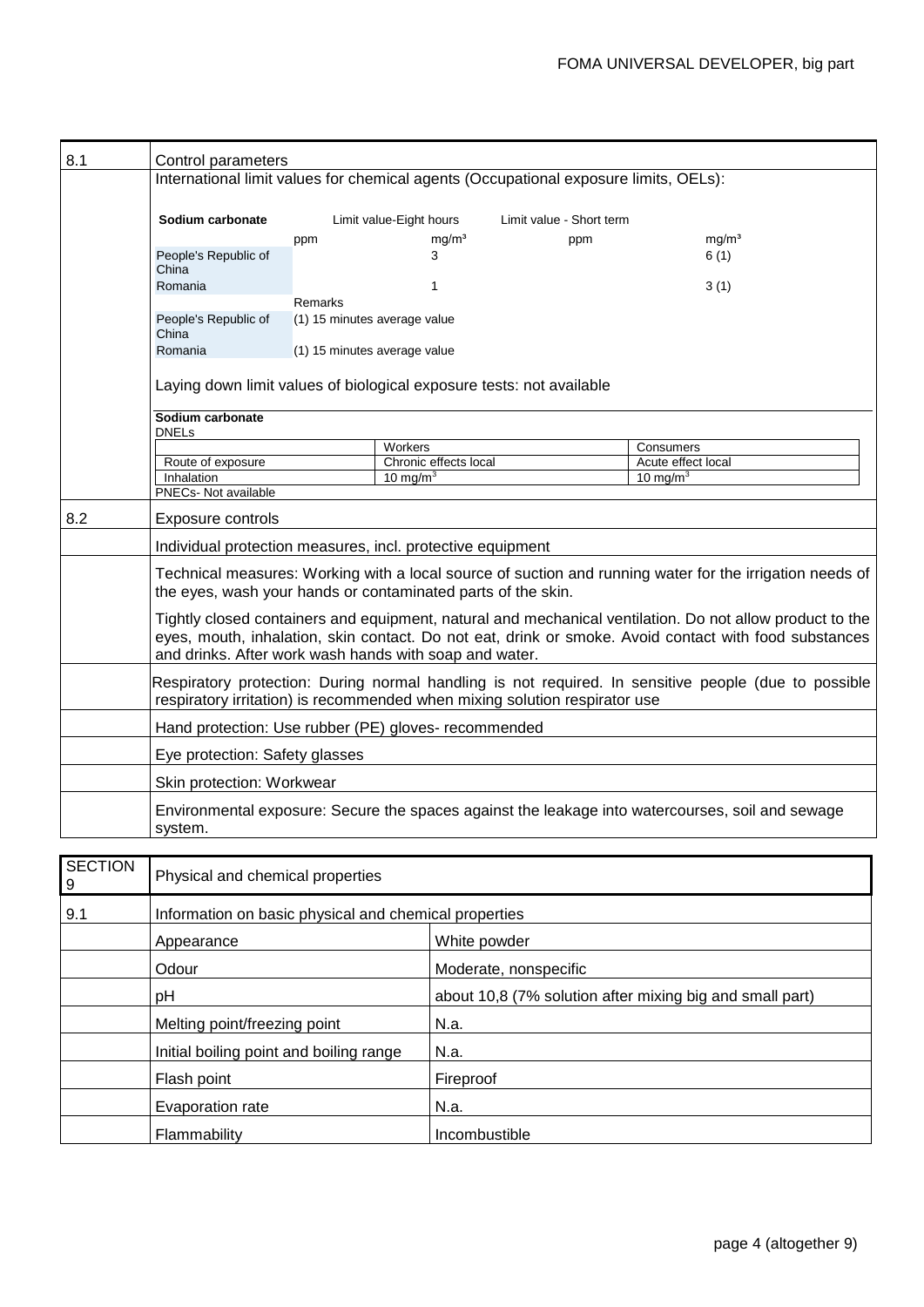|     | Upper/lower flammability or explosive<br>limits | Irrelevant    |
|-----|-------------------------------------------------|---------------|
|     | Vapour pressure                                 | Unknown       |
|     | Vapour density                                  | Unknown       |
|     | Oxidising properties                            | No            |
|     | Relative density                                | N.a.          |
|     | Solubility - water                              | about 200 g/l |
|     | Partition coefficient:<br>n-octanol/water       | Unknown       |
|     | Auto-ignition temperature                       | Irrelevant    |
|     | Decomposition temperature                       | N.a.          |
|     | Viscosity;                                      | Irrelevant    |
|     | <b>Explosive properties</b>                     | No            |
| 9.2 | Other information                               |               |
|     | Fat solubility                                  | N.a.          |
|     | Conductivity                                    | N.a.          |

| <b>SECTION</b><br>10 | Stability and reactivity                                                      |
|----------------------|-------------------------------------------------------------------------------|
| 10.1                 | Reactivity                                                                    |
|                      | Under normal conditions the product is stable                                 |
| 10.2                 | Chemical stability                                                            |
|                      | Under normal conditions the product is stable                                 |
| 10.3                 | Possibility of hazardous reactions                                            |
|                      | Not known                                                                     |
| 10.4                 | Conditions to avoid                                                           |
|                      | High temperature                                                              |
| 10.5                 | Incompatible materials                                                        |
|                      | N.a.                                                                          |
| 10.6                 | <b>Hazardous Decomposition Products</b>                                       |
|                      | At elevated temperatures or by contact with acid can release sulphur dioxide. |

| <b>SECTION</b><br>11 | Toxicological information            |                                                                                |
|----------------------|--------------------------------------|--------------------------------------------------------------------------------|
| 11.1                 | Information on toxicological effects |                                                                                |
| Acute toxicity       |                                      | Based on available data, the criteria for this classification are not match up |
|                      |                                      | Sodium carbonate<br>2800 mg/kg bw<br>LD50 /oral/rat:                           |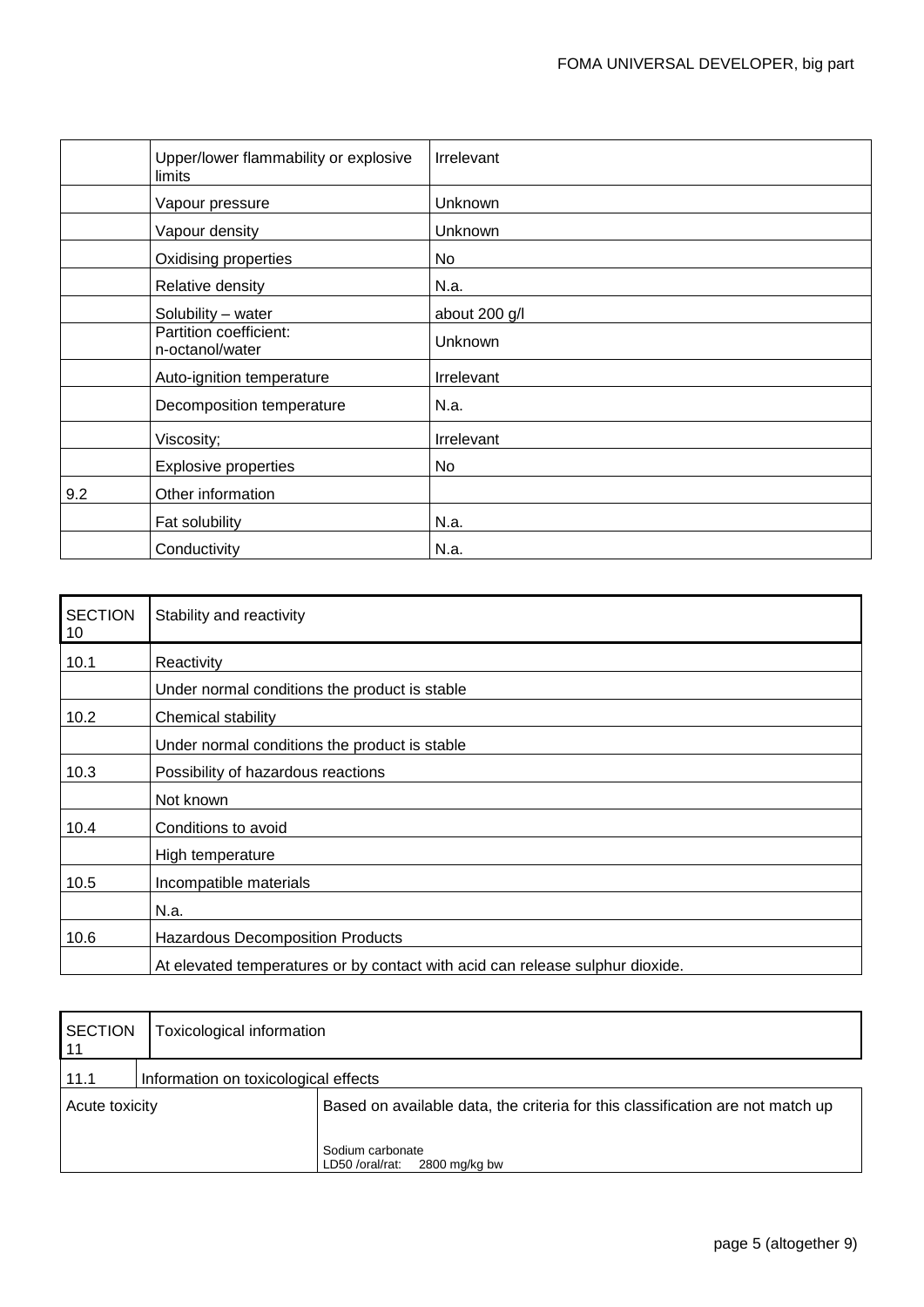|                                                                                          | LD50 /dermal/rabbit: >2000 mg/kg bw<br>LC50 /inhal/rat/ 2 hr: 2.3mg/L air                                   |  |
|------------------------------------------------------------------------------------------|-------------------------------------------------------------------------------------------------------------|--|
| Skin corrosion/irritation                                                                | Based on available data, the criteria for this classification are not match up                              |  |
| Serious eye damage/eye irritation                                                        | Causes serious eye irritation                                                                               |  |
| Respiratory or skin sensitisation                                                        | Based on available data, the criteria for this classification are not match up                              |  |
| Germ cell mutagenicity                                                                   | Based on available data, the criteria for this classification are not match up                              |  |
| Carcinogenicity                                                                          | Based on available data, the criteria for this classification are not match up                              |  |
| Reproductive toxicity                                                                    | Based on available data, the criteria for this classification are not match up                              |  |
| Specific target organ toxicity<br>single exposure                                        | Based on available data, the criteria for this classification are not match up                              |  |
| Specific target organ toxicity -                                                         | Based on available data, the criteria for this classification are not match up                              |  |
| Aspiration hazard                                                                        | Based on available data, the criteria for this classification are not match up                              |  |
|                                                                                          | Likely routes of exposure and symptoms related to the physical, chemical and toxicological characteristics: |  |
| Toxicity oral. (ingestion / swallowing):                                                 |                                                                                                             |  |
| Ingestion may cause nausea.                                                              |                                                                                                             |  |
| Toxicity inhal. (inhalation):                                                            |                                                                                                             |  |
|                                                                                          | The product is not dangerous. Sensitive individuals may irritate respiratory system                         |  |
| Toxicity dermal.                                                                         |                                                                                                             |  |
| The product is not dangerous.                                                            |                                                                                                             |  |
| Eye Contact:                                                                             |                                                                                                             |  |
| Causes serious eye irritation.                                                           |                                                                                                             |  |
| Immediate, delayed and chronic effects of short and long term exposure:<br>Not available |                                                                                                             |  |

| <b>SECTION</b> | Ecological information                                                                                                     |
|----------------|----------------------------------------------------------------------------------------------------------------------------|
| 12             |                                                                                                                            |
| 12.1           | <b>Toxicity</b>                                                                                                            |
|                | Product is not toxic to aquatic life.                                                                                      |
|                | Sodium carbonate<br>LC50 (Fish-Lepomis macrochirus)/96 hr: 300 mg/L<br>EC50 (freshwater invertebrates)/48 hr: 200-227 mg/L |
| 12.2           | Persistence and degradability                                                                                              |
|                | Inorganic substance, irrelevant                                                                                            |
| 12.3           | Bioaccumulative potential,                                                                                                 |
|                | Not expected.                                                                                                              |
| 12.4           | Mobility in soil                                                                                                           |
|                | N.a., the product is soluble in water                                                                                      |
| 12.5           | Results of PBT and vPvB assessment                                                                                         |
|                | Not available. Substances are not identified as a PBT or vPvB                                                              |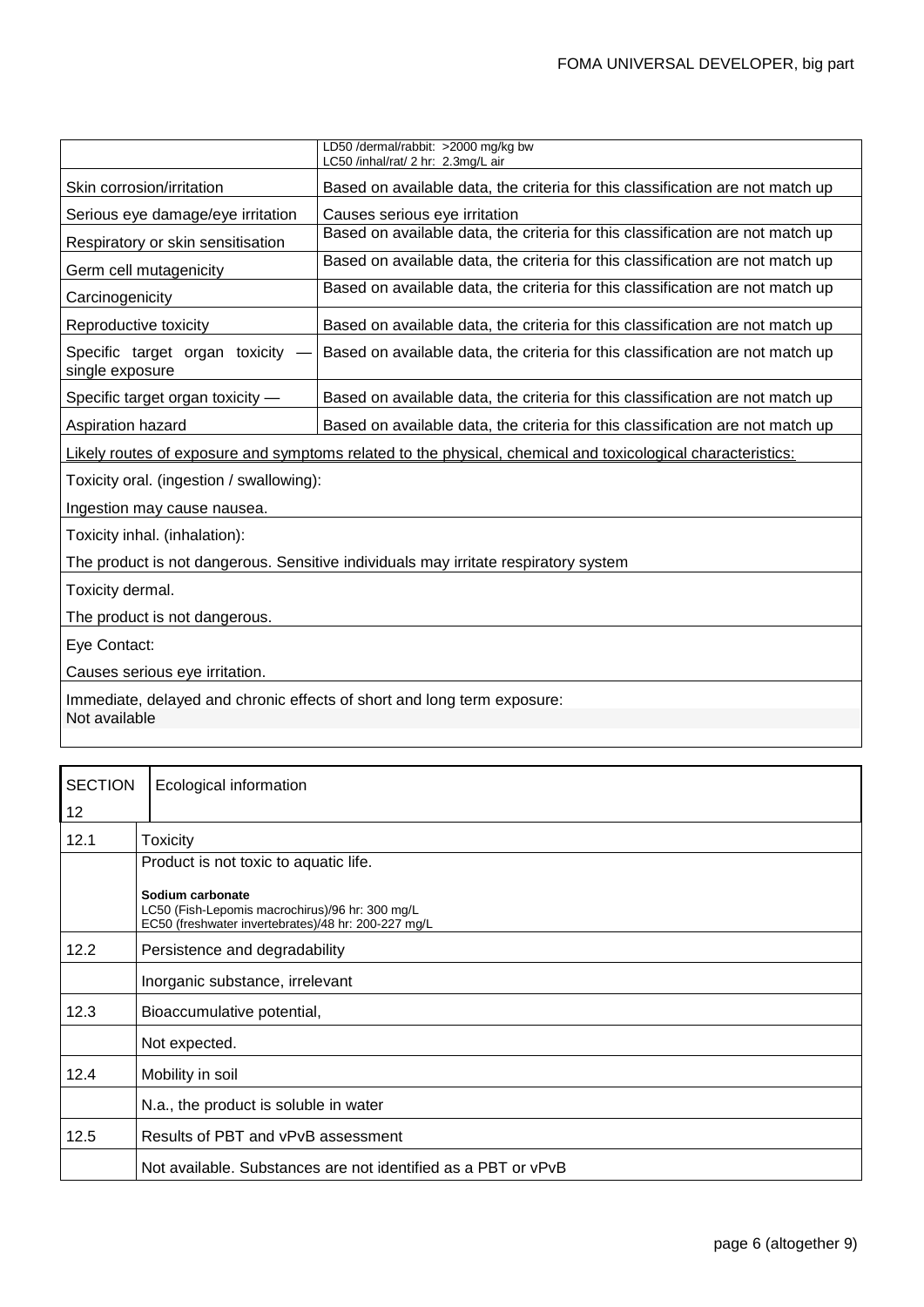| 12.6 | Other adverse effects |
|------|-----------------------|
|      | -N.a.                 |

| <b>SECTION</b><br>13 | Disposal considerations                                                           |                                                                                                                                                                                                                                                                                                                                                                                                                                               |
|----------------------|-----------------------------------------------------------------------------------|-----------------------------------------------------------------------------------------------------------------------------------------------------------------------------------------------------------------------------------------------------------------------------------------------------------------------------------------------------------------------------------------------------------------------------------------------|
| 13.1                 | Waste treatment methods                                                           |                                                                                                                                                                                                                                                                                                                                                                                                                                               |
|                      | Code and type of waste                                                            | 09 01 01 <sup>*</sup> - aqueous developer solutions                                                                                                                                                                                                                                                                                                                                                                                           |
|                      |                                                                                   | 15 01 10 * - packaging containing residues of hazardous<br>substances                                                                                                                                                                                                                                                                                                                                                                         |
|                      | The recommended method of<br>disposal of the<br>substance/<br>preparation:        | The spilled product by mechanical collection. Minimize dust.<br>Gather into a suitable labelled container for further processing or<br>disposal. Spill site with water. Contaminated washing water and<br>mix the solution contain and remove. Spilled product let soak up<br>with inert absorbent material and pass the person authorized to<br>remove. Must not be disposed of with household or other waste.<br>Do not wash into sewerage. |
|                      | The recommended method of<br>of<br>disposal<br>contaminated<br>product packaging: | Emptied containers pass to the authorized person                                                                                                                                                                                                                                                                                                                                                                                              |
|                      | Waste legislation                                                                 | Directive No. 2008/98/ES                                                                                                                                                                                                                                                                                                                                                                                                                      |

#### SECTION Transport information 14

Land transport (road / rail) ADR/RID, Maritime transport IMDG, Air transport ICAO-TI and IATA-DGR:

## For the transport of the product **is not** classified as a dangerous thing (goods).

| 14.1 | UN number                                                             | Not applicable   |
|------|-----------------------------------------------------------------------|------------------|
| 14.2 | UN proper shipping name                                               | Not applicable   |
| 14.3 | Transport hazard class(es)                                            | Not applicable   |
| 14.4 | Packing group                                                         | Not applicable   |
|      | Labels                                                                |                  |
| 14.5 | Environmental hazard                                                  | Not applicable   |
|      | Marine pollutant                                                      | Not              |
| 14.6 | Special precautions for user                                          | See to section 8 |
| 14.7 | Transport in bulk according to Annex II<br>of Marpol and the IBC Code | Not applicable   |
|      |                                                                       |                  |

| 15   | SECTION Regulatory information                                                                                                                                                                   |
|------|--------------------------------------------------------------------------------------------------------------------------------------------------------------------------------------------------|
| 15.1 | Safety, health and environmental regulations/legislation specific for the substance or mixture                                                                                                   |
|      | Regulation (EC) No 1907/2006, registration, evaluation, authorisation, restriction chemicals (REACH)<br>Regulation (EC) No 2015/830, Commission Regulation (EU) 2015/830 of 28 May 2015 amending |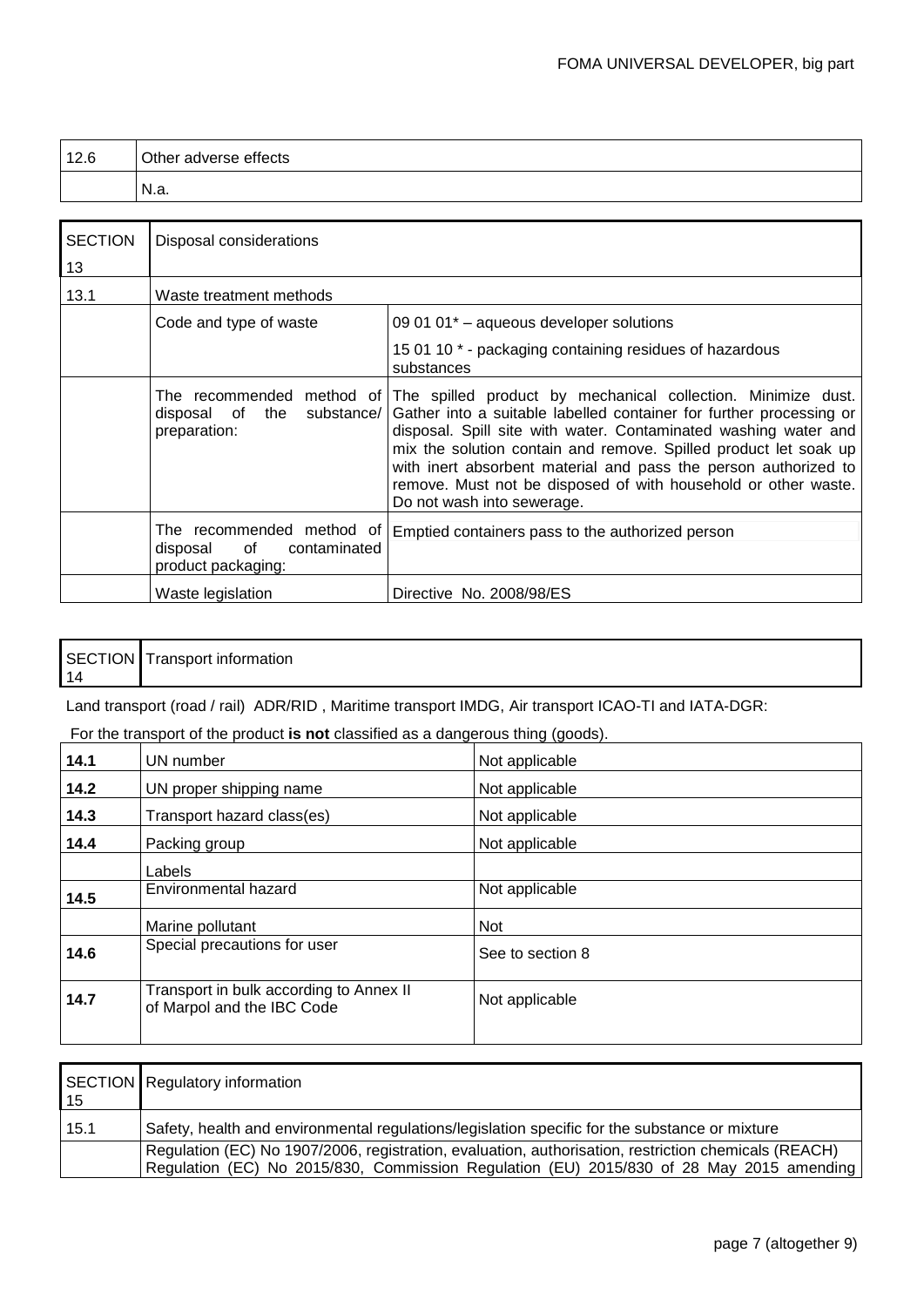|      | Regulation (EC) No 1907/2006<br>Regulation (EC) No 1272/2008 of the European Parliament and of the Council on classification,<br>labelling and packaging of substances and mixtures<br>Decree No. 381/2001 Coll. Establishing the Waste Catalogue.<br>Government Regulation No. 361/2007 Coll. On the health conditions of workers at work<br>European Agreement concerning the international carriage of dangerous goods (ADR)<br>International Maritime Dangerous Goods Code (IMDG Code)<br>IATA Dangerous Goods Regulations (DGR) |
|------|--------------------------------------------------------------------------------------------------------------------------------------------------------------------------------------------------------------------------------------------------------------------------------------------------------------------------------------------------------------------------------------------------------------------------------------------------------------------------------------------------------------------------------------|
| 15.2 | Chemical safety assessment                                                                                                                                                                                                                                                                                                                                                                                                                                                                                                           |
|      | The chemical safety assessment for the product was not made.                                                                                                                                                                                                                                                                                                                                                                                                                                                                         |

| 16                                                                      | <b>SECTION</b> Other information                                            |                                                                                                 |  |
|-------------------------------------------------------------------------|-----------------------------------------------------------------------------|-------------------------------------------------------------------------------------------------|--|
|                                                                         | Abbreviations, symbols                                                      |                                                                                                 |  |
| Eye Irrit.2                                                             |                                                                             | Serious eye irritation (Category 2)                                                             |  |
|                                                                         | CLP: Regulation (EC) č.1272/2008                                            |                                                                                                 |  |
|                                                                         |                                                                             | REACH: Registration, Evaluation, Authorisation and Restriction of Chemicals                     |  |
|                                                                         | SVHC: Substance of very hight concerns                                      |                                                                                                 |  |
|                                                                         | PBT: Persistent, bioaccumulative and toxic                                  |                                                                                                 |  |
|                                                                         | vPvB: (very) Persistent, (very) Bioaccumulative                             |                                                                                                 |  |
|                                                                         |                                                                             | RID: Regulations Concerning the International Transport of Dangerous Goods by Rail              |  |
|                                                                         | ICAO: International Civil Aviation Organisation                             |                                                                                                 |  |
|                                                                         |                                                                             | ADR: European Agreement concerning the International Carriage of Dangerous Goods by Road        |  |
|                                                                         | IMDG: International Maritime Code for Dangerous Goods                       |                                                                                                 |  |
| IATA: International Air Transport Association                           |                                                                             |                                                                                                 |  |
| EINECS: European Inventory of Existing Commercial Chemical Substances   |                                                                             |                                                                                                 |  |
|                                                                         | CAS: Chemical Abstracts Service (division of the American Chemical Society) |                                                                                                 |  |
|                                                                         | <b>DNEL: Derived No-Effect Level</b>                                        |                                                                                                 |  |
|                                                                         | <b>PNEC: Predicted No-Effect Concentration</b>                              |                                                                                                 |  |
| LC50: Lethal concentration, 50 percent<br>LD50: Lethal dose, 50 percent |                                                                             |                                                                                                 |  |
|                                                                         | EC50: Median Effective Concentration                                        |                                                                                                 |  |
|                                                                         | LOAEL: Lowest observed adverse effect level                                 |                                                                                                 |  |
|                                                                         | NOAEL: No Observed Adverse Effect Level                                     |                                                                                                 |  |
|                                                                         | <b>NOEC: No Observed Effect Concentration</b>                               |                                                                                                 |  |
|                                                                         |                                                                             | NPK-P, PEL: Hygienic limits of chemical substances for working environment (the Czech Republic) |  |
| N.a.: not available                                                     |                                                                             |                                                                                                 |  |
| Bw. Body weight                                                         |                                                                             |                                                                                                 |  |
|                                                                         |                                                                             |                                                                                                 |  |

### **Materials used for the processing of safety data sheet**

Information provided by the producer -Material Safety Data Sheets (MSDS) for chemical substance **Classification (according to Regulation No 1272/2008 – CLP):** Classification provided by the supplier MSDS substance

H-phrases **:**

H319 Causes serious eye irritation

Guidance regarding the training of workers: